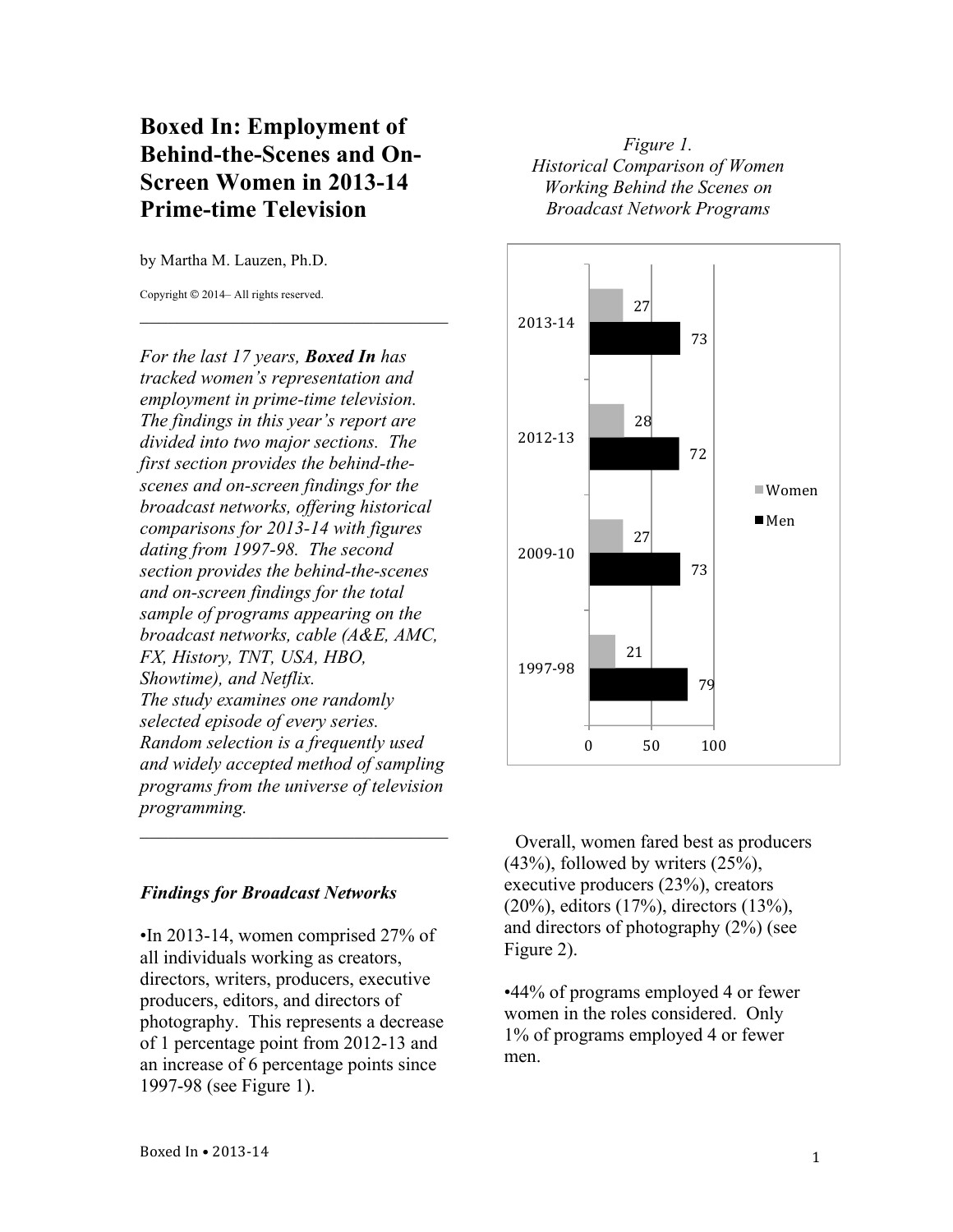Women comprised 20% of creators. This represents a decrease of 4 percentage points from 2012-13 but an increase of 2 percentage points from 1997-98.

Women accounted for 23% of executive producers. This represents a decrease of 4 percentage points from 2012-13 and an increase of 4 percentage points since 1997-98.

Women comprised 43% of producers. This represents an increase of 5 percentage points from 2012-13, and represents an increase of 14 percentage points since 1997-98.

Women accounted for 25% of writers. This represents a decrease of 9 percentage points from 2012-13 and an increase of 5 percentage points since 1997-98.

Women comprised 13% of directors. This represents an increase of 1 percentage point from 2012-13, and an increase of 5 percentage points since 1997-98.

Women accounted for 17% of editors. This represents an increase of 1 percentage point from 2012-13, and an increase of 2 percentage points since 1997-98.

Women comprised 2% of directors of photography. This represents a decrease of 1 percentage point from 2012-13 and an increase of 2 percentage points since 1997-98.

*Figure 2. Historical Comparison of Percentages of Behind-the-Scenes Employment of Women by Role on Broadcast Network Programs*



•42% of all speaking characters and 42% of major characters were female in 2013- 14. This represents a decrease of 1 percentage point from 2012-13, but an increase of 3 percentage points from 1997-98 (see Figure 3).

•Programs airing on ABC featured the highest percentage of female characters  $(44\%)$ , followed by CBS  $(42\%)$ , Fox (41%), CW (40%), and NBC (39%).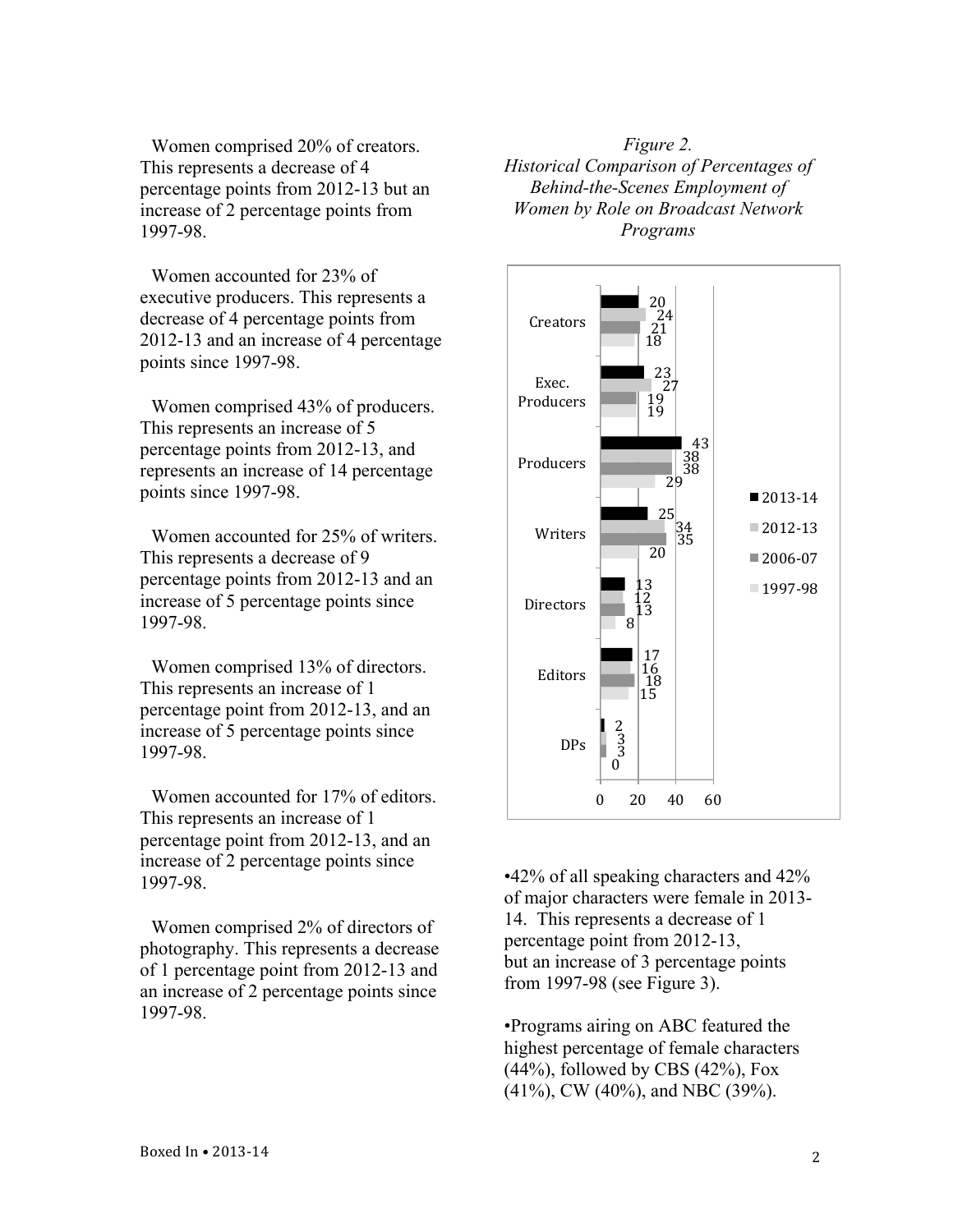•Situation comedies were more likely to feature female characters than programs in other genres. Females comprised 46% of characters on situation comedies, 44% of characters on reality programs, and 39% of characters on dramas.

•Female characters continue to be portrayed as younger than their male counterparts. The majority of female characters were in their 20s and 30s (59%), whereas the majority of male characters were in their 30s and 40s  $(58%)$ .

•Female characters experience a precipitous decline from their 30s to their 40s. 32% of female characters were in their 30s but only 17% were in their 40s. Male characters also experience a decline but it is not as dramatic (from 33% to 25%).

•Few female or male characters age past 60. Only 3% of female and 4% of male characters were in their 60s or above.

•74% of female characters were white, 14% were African-American, 5% were Latina, 6% were Asian, and 1% were of some other race or ethnicity.

•Viewers were less likely to know the occupational status of female characters than male characters. 35% of female characters but only 21% of male characters had an unknown occupational status.

•Viewers were less likely to know the marital status of male characters than female characters. 49% of male characters but only 36% of female characters had an unknown marital status.

### *Figure 3. Historical Comparison of Percentages of Female Characters on Broadcast Network Programs*



•When a program had at least one woman writer, females accounted for 46% of all characters. When a program had no women writers, females comprised 39% of all characters.

•When a program had at least one woman creator, females comprised 47% of all characters. When a program had no women creators, females accounted for 39% of all characters.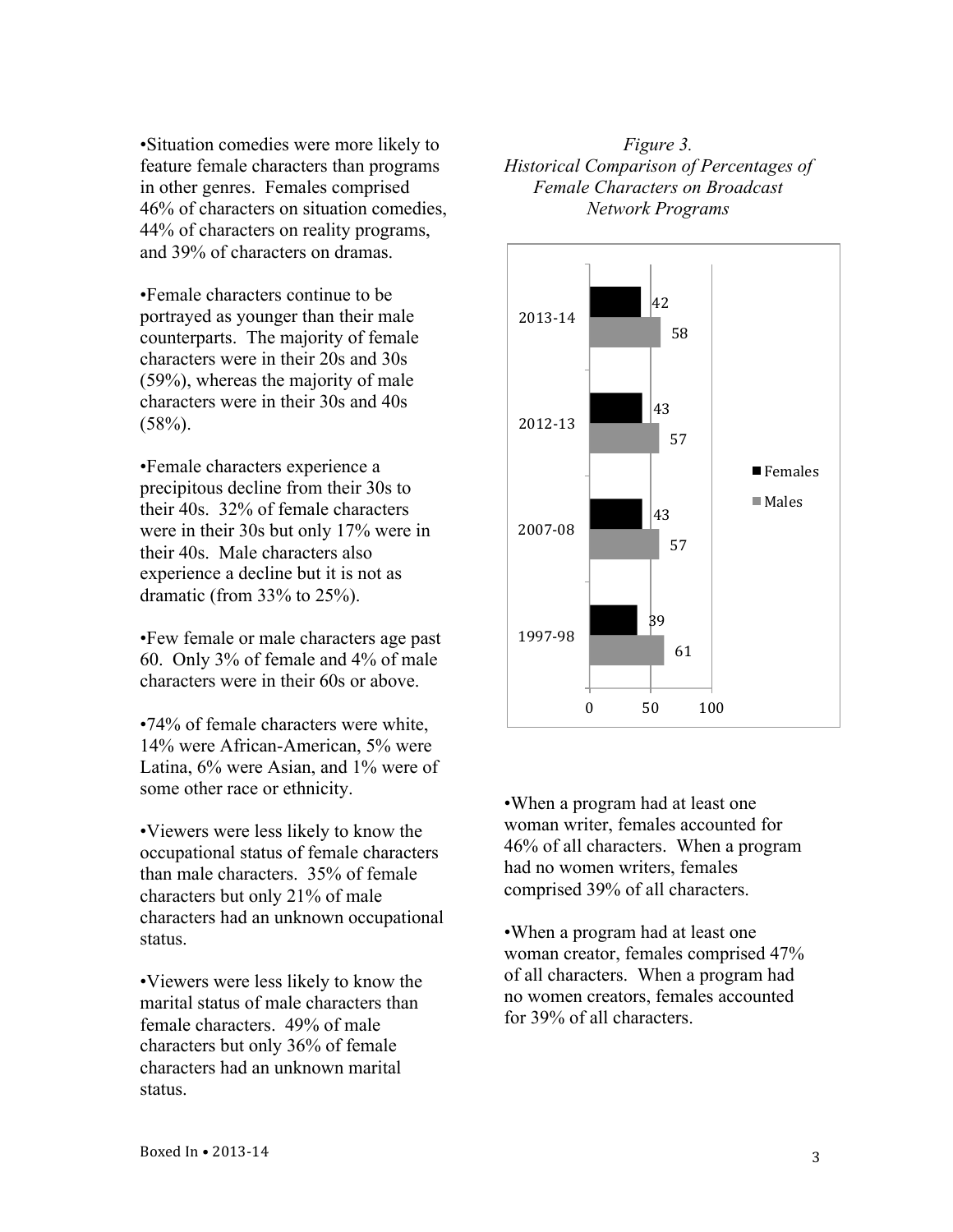#### *Findings for Broadcast Networks, Cable & Neflix Programs*

•Women comprised 25% of individuals in key behind-the-scenes roles on programs airing on the broadcast networks and cable channels, and available through Netflix in 2013-2014. This represents a decline of 1 percentage point from 2012-13.

•Women fared best as producers (40%), followed by writers (26%), executive producers (21%), creators (19%), editors (16%), directors (13%), and directors of photography (1%) (see Figure 4).

•Women comprised 19% of creators. This represents a decline of 4 percentage points from 2012-13.

•Women accounted for 21% of executive producers, a decline of 3 percentage points from 2012-13.

•Women comprised 40% of producers. This represents an increase of 2 percentage points from 2012-13.

•Women accounted for 26% of writers, a decline of 4 percentage points from 2012-13.

•Women comprised 13% of directors. This represents an increase of 2 percentage points from 2012-13.

•Women accounted for 16% of editors. This represents no change from 2012-13.

•Women comprised 1% of directors of photography. This represents a decrease of 1 percentage point from 2012-13.

*Figure 4. Percentages of Women and Men Working Behind the Scenes on Broadcast, Cable and Netflix Programs in 2013-14*



•Females accounted for 40% of all speaking characters and 40% of major characters.

•77% of female characters were white, 13% were African American, 4% were Latina, 4% were Asian, and 2% were of some other race or ethnicity.